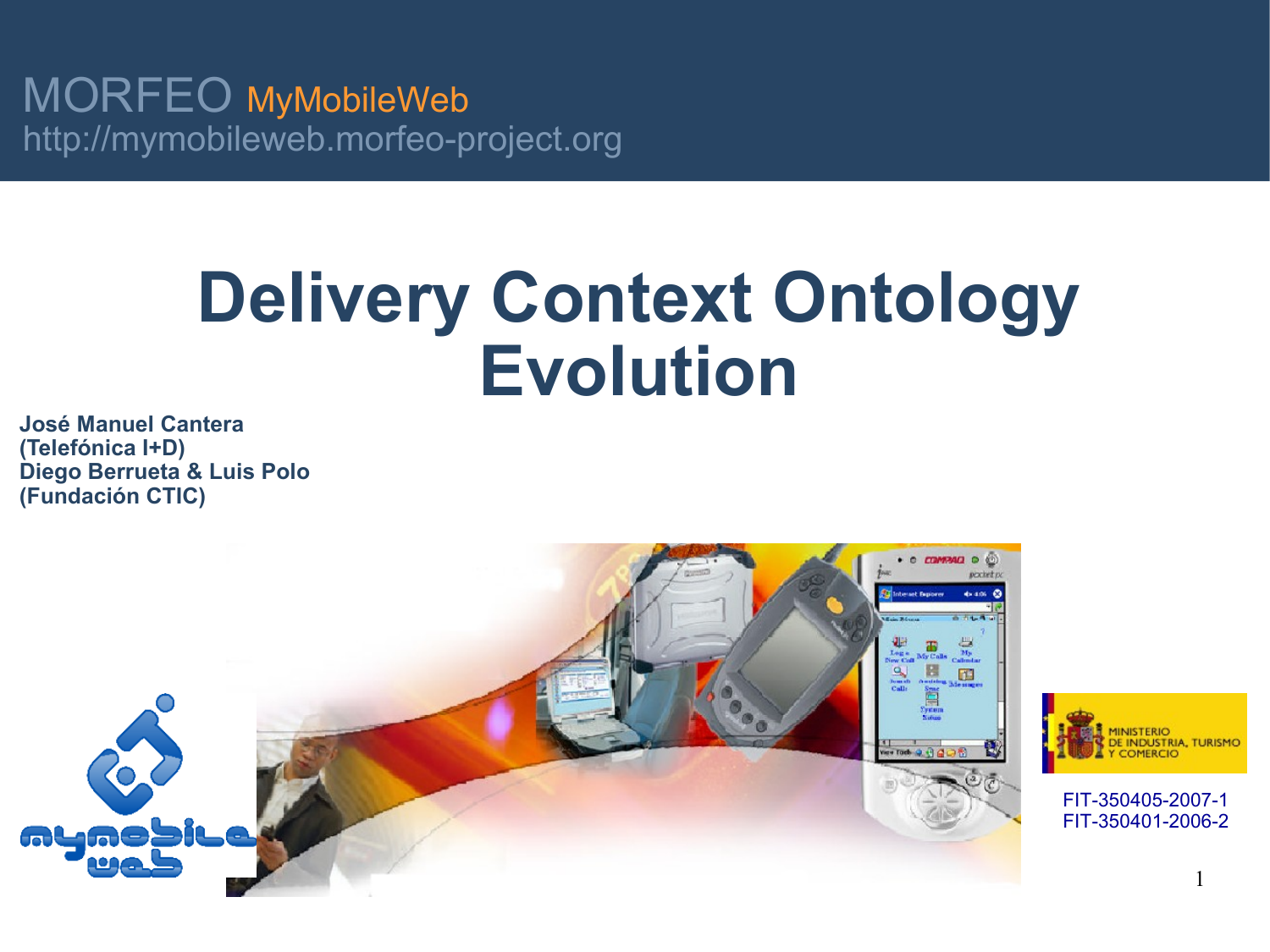



MORFEO MyMobileWeb MORFEO MyMobileWeb

- The Delivery Context Ontology provides a formal model of the characteristics of the environment in which devices interact with the Web or other services.
- The DC includes the characteristics of the device, the software used to access the service and the network providing the connection among others.
- The DC Ontology is intended to serve as a common understanding of the Context enabling
	- The creation of interoperable Context Vocabularies, such as the DDR Core Vocabulary
	- The definition of domain-specific entities based on standard properties and classes
	- The interoperability between Context APIs, such as the DDR Simple API or DCCI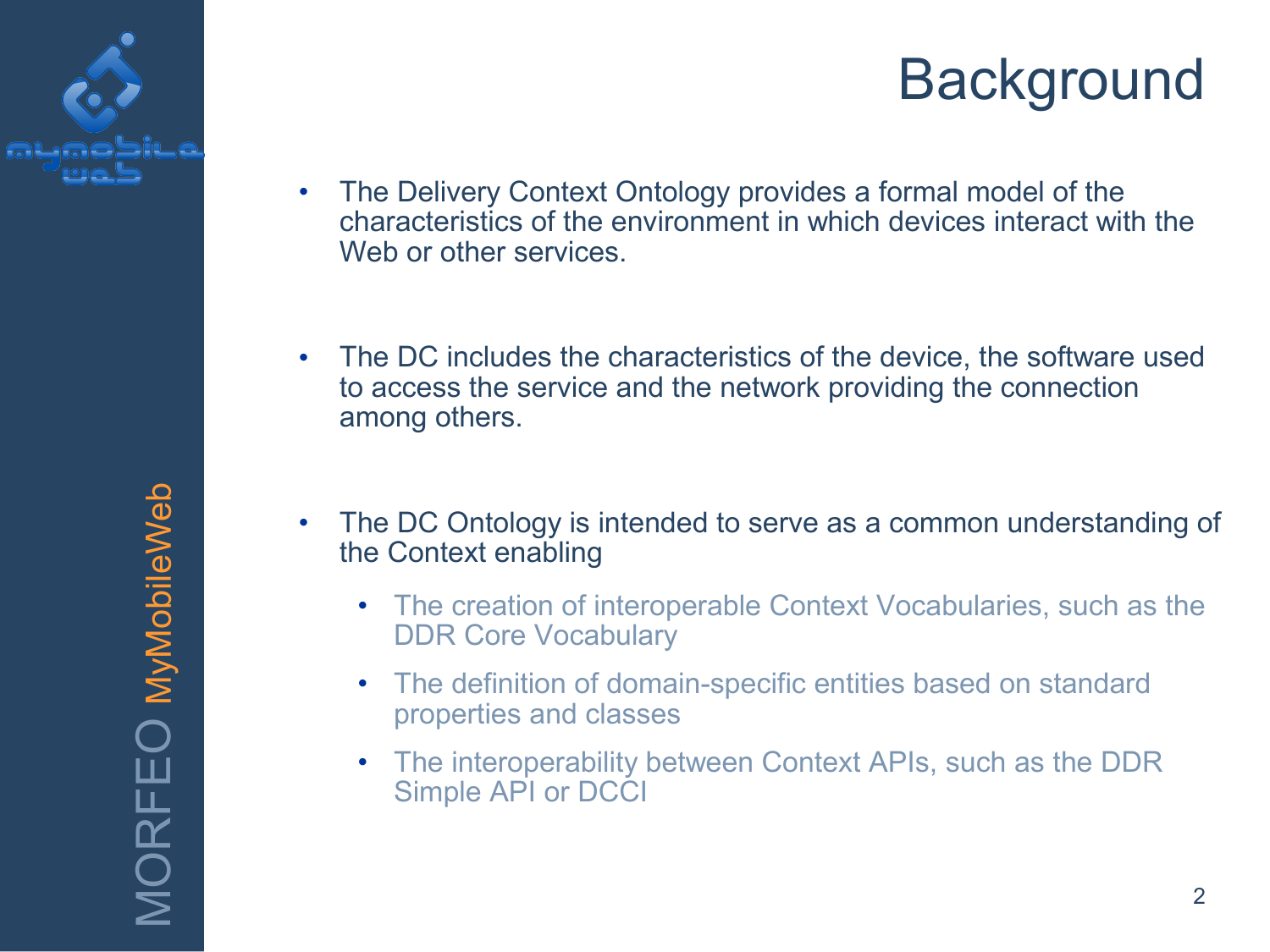

## General Issues

- Unmanageable big file containing around 100 classes and properties
	- It is impossible to check consistency
	- Edition cannot be shared
- Inconvenient Units representation
- **Completeness** 
	- Are there additional fundamental classes and properties that should be included?
- Simplification (more generic properties, less maintenance overhead)
- Understandability  $\rightarrow$  Be more graphic!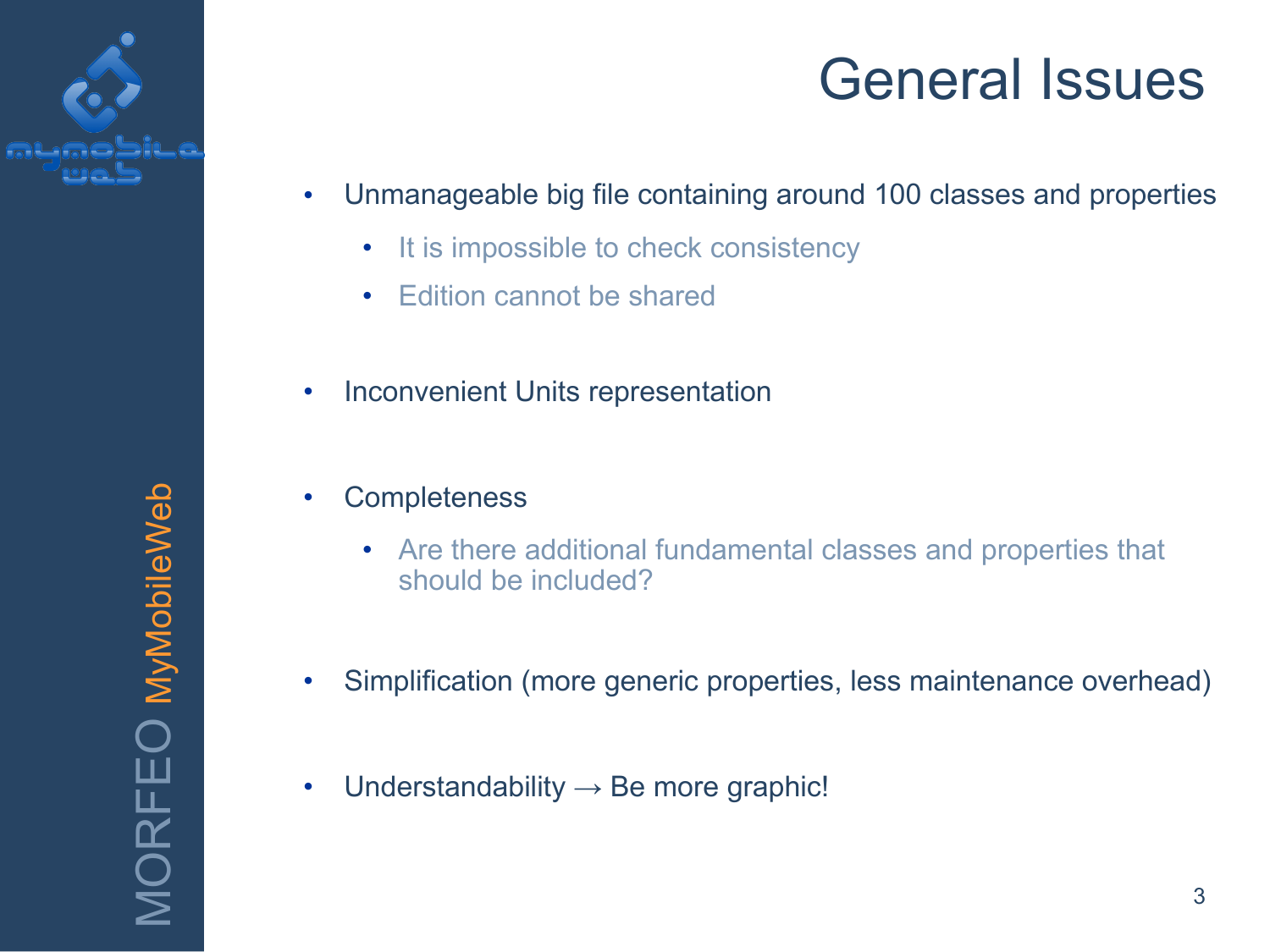

## Modularization

#### **Issues**

- owl:imports is not versatile as there can be problems with circled importations
- Protege is not very good at working with modular ontologies based on distributed namespace URIs
- Proposed Actions
	- Refactor classes and properties in different namespaces
		- Using the Protege 3.3 Refactoring Wizard
	- Develop a custom Protege plugin to:
		- Isolate (in different files) classes and properties belonging to the same namespace
		- Isolate (in different files) example instances from the classes themselves
		- Combine in one file "whole ontology" for editing purposes
	- Define general purpose classes ready-to-be-used by subontologies
	- Define the rules to be followed by those creating compliant subontology modules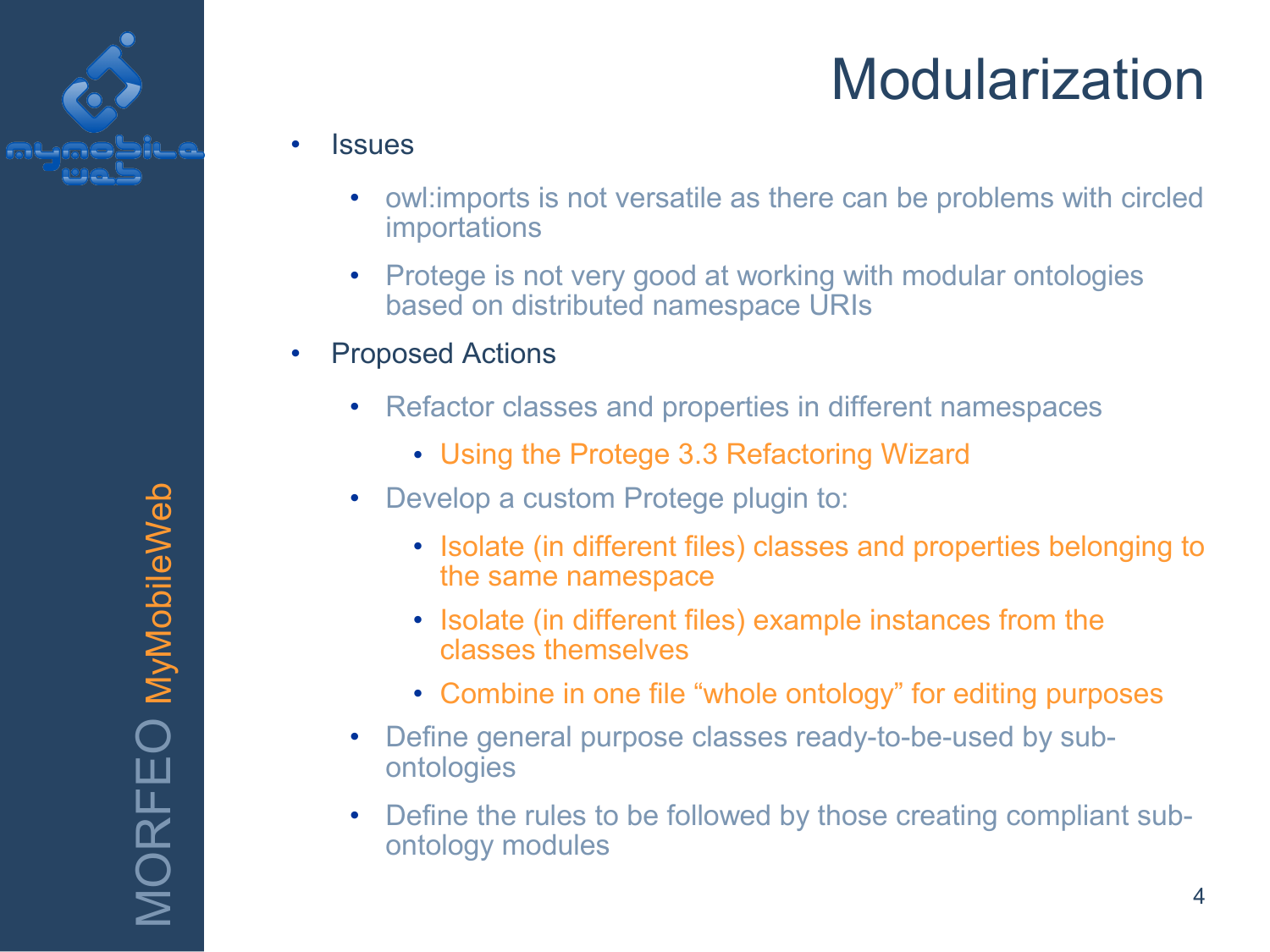

## Proposed Sub-Ontology Modules

- Each module will have its own namespace URI with a common base
	- Ex: [http://www.w3.org/2007/uwa/context/software.owl#](http://www.w3.org/2007/uwa/context/software.owl)
	- [http://www.w3.org/2007/uwa/context/hardware.owl#](http://www.w3.org/2007/uwa/context/hardware.owl)
- Common Entities Module : common.owl
	- General purpose classes and properties
	- Referenced by every other module
- Hardware Entities Module : hardware.owl
- Software Entities Module : software.owl
- Web Entities Module : web.owl
- Java Entities Module : java.owl
- Location Entities Module : location.owl
- Network Entities Module : network.owl
- Delivery Context Module : deliverycontext.owl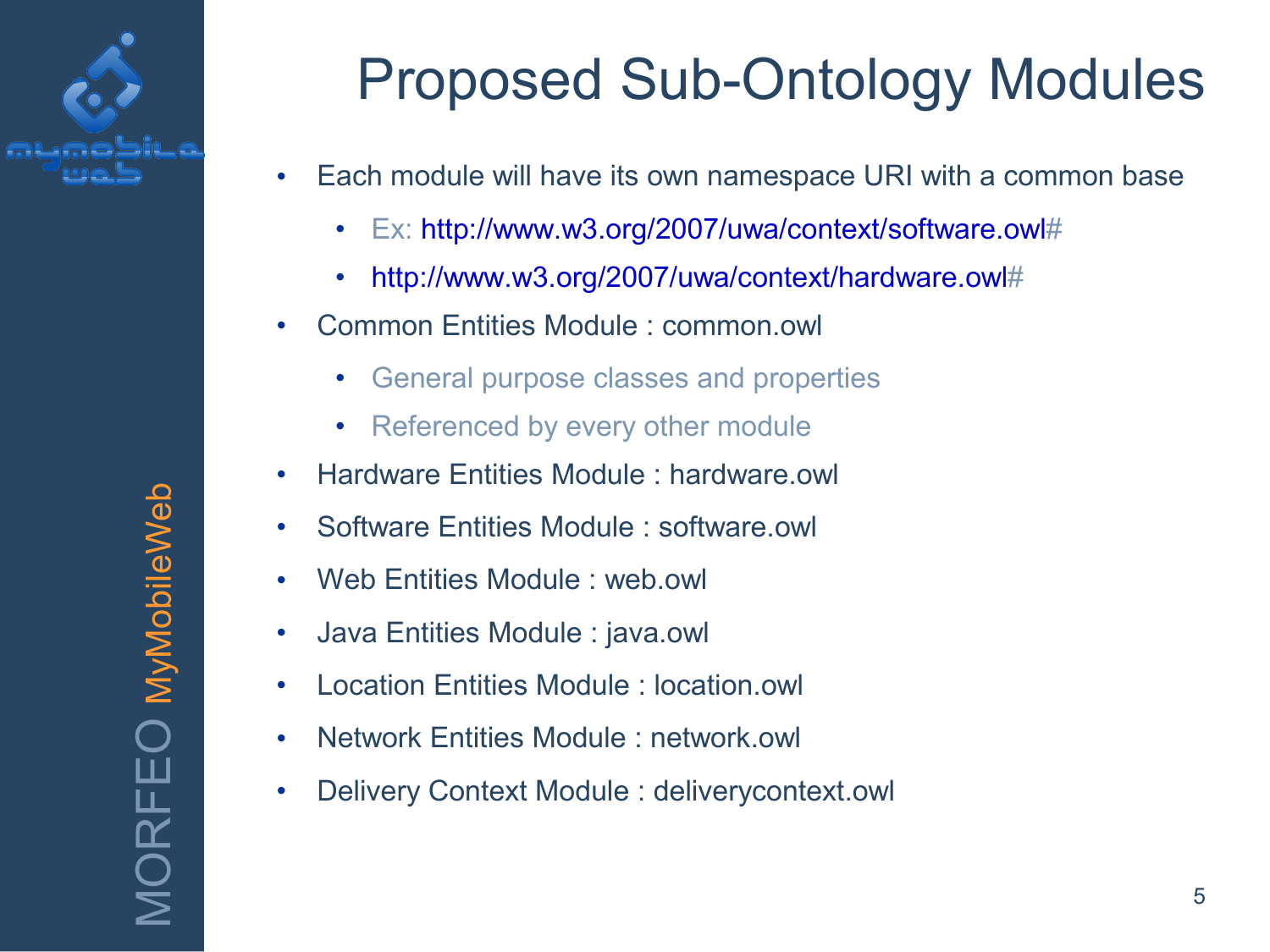

### Units Issue

- Premise 1: we want to represent measurable quantities in the Delivery Context ontology (device weight, screen width, etc.)
- Premise 2: there is no explicit support in RDF nor OWL to represent measurable quantities
- The approach currently used in the DC ontology is questionable:
	- Escalar values (numbers) are represented as RDF instances. RDF has an special kind of node (literal node) for this purpose.
	- Centimeters should not be a class. A class is a collection of instances (objects). What does it mean an instance of Centimeters?
	- 15 centimeters should not be an instanceof Centimeters. It "is a" length, not a Centimeter.
	- What does it mean Centimeters ⊆ PhysicalLength? Subclassification defines subsets of objects. Centimeters are a unit of measurement, not a length.
	- It is not clear whether equal lengths should share the same instance of Centimeters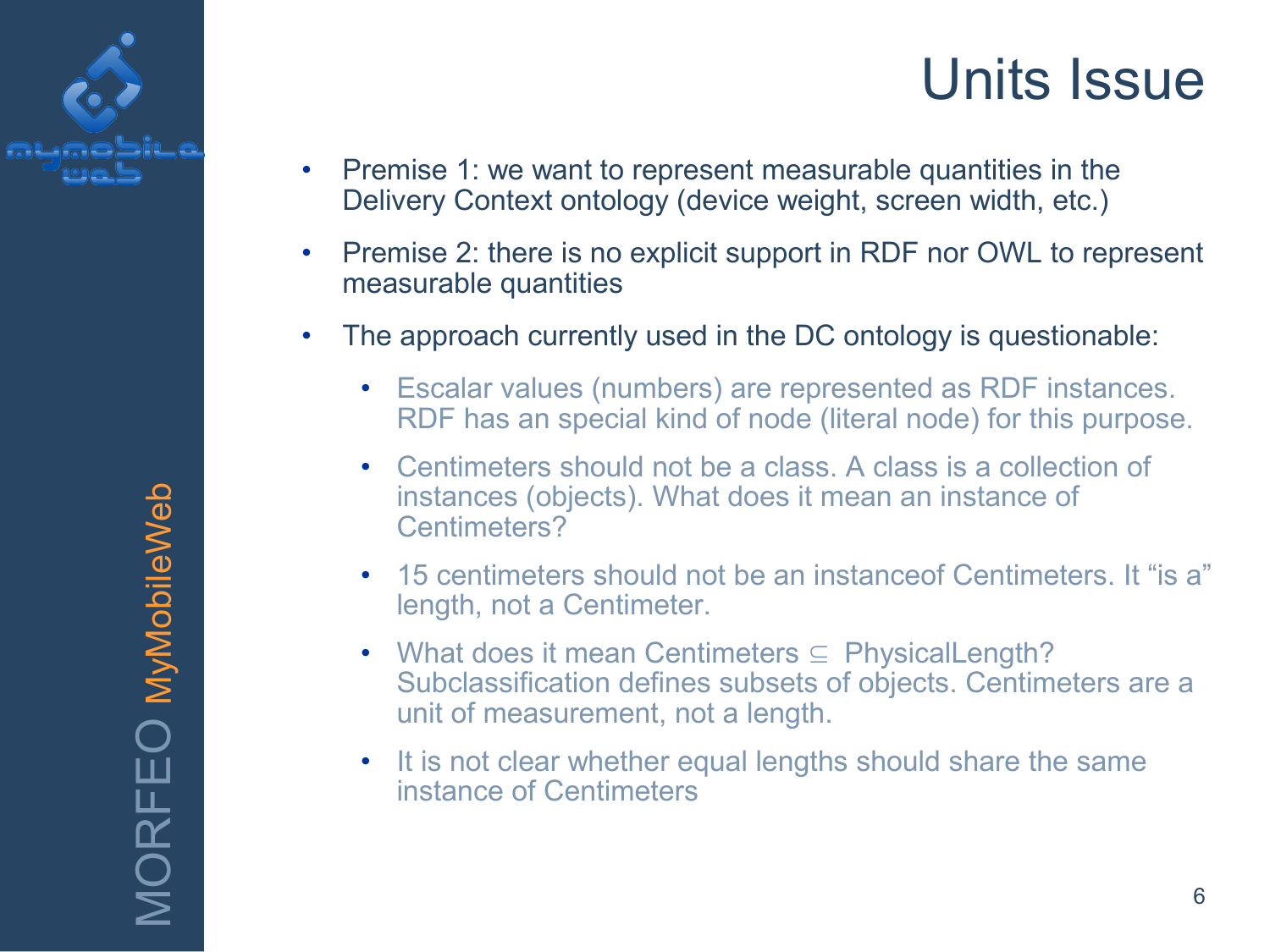

- Divide and conquer:
	- 1) How to model units of measurement?  $\rightarrow$  we need an ontology of measurement units
		- CTIC designed and published a domain-independent units of measurement ontology (MUO), aligned with metrology standards.
	- 2) How to represent measurable quantities in OWL/RDF?  $\rightarrow$  we need an usage manual
		- A user's manual is available: "How to apply MUO to your ontology"
	- 3) Which is the URI for each measurement unit?  $\rightarrow$  we need a shared vocabulary
		- The MUO ontology is populated with hundreds of instances automatically extracted from UCUM.
	- 4) How to capture conversions between units?
		- MUO does not attempt to capture conversions. DL reasoners cannot compute them, anyway. Conversions may be externalized to web services.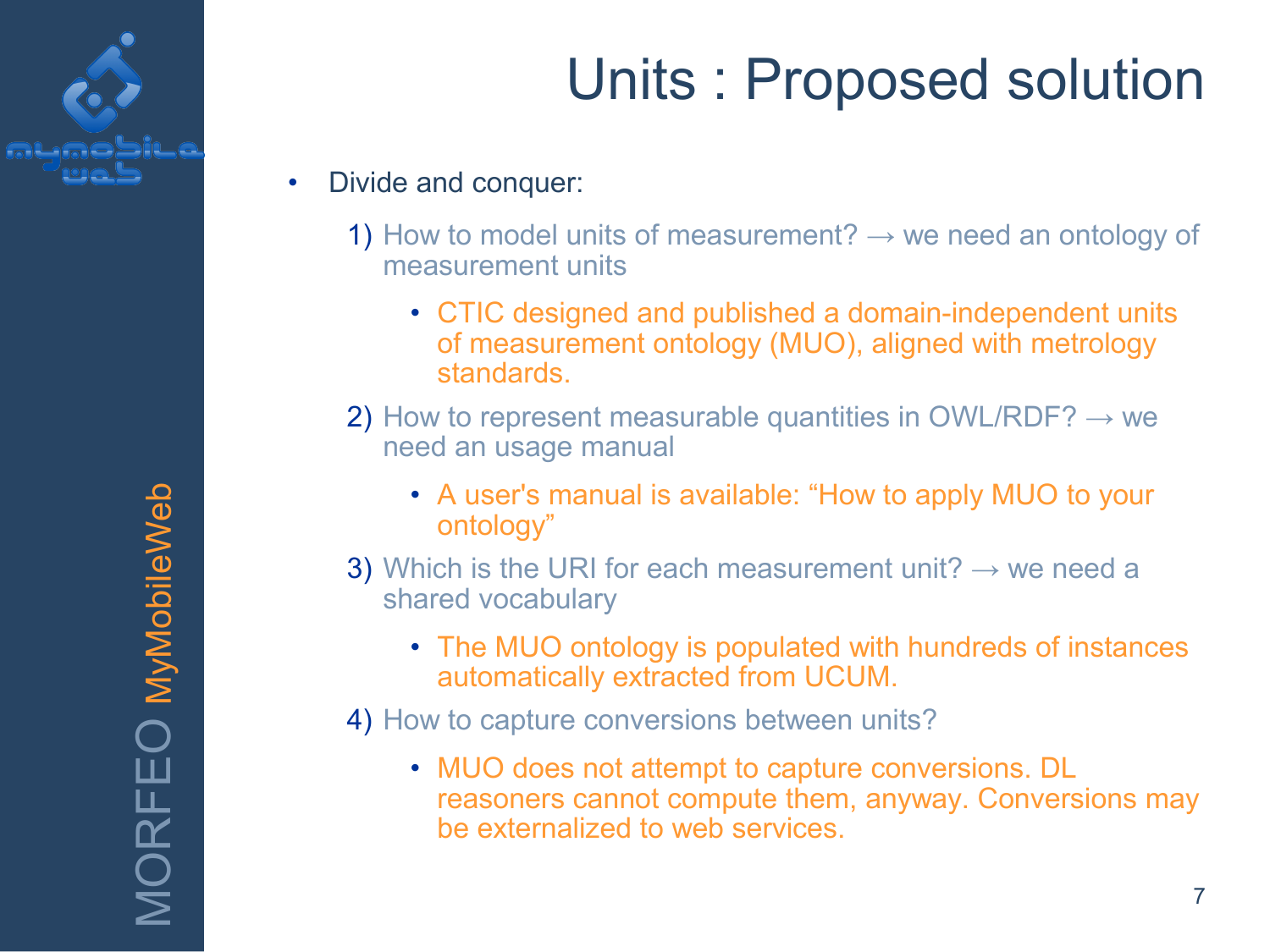



- Write a new **Last Call Working Draft** ready for October F2F meeting
	- Ontology modularization
	- Define the rules that allow third parties to create subontologies compliant with the Delivery Context Ontology
	- Define Conformance Rules for Vocabularies / APIs compliant the Ontology
	- **Property Simplification**
	- Base Classes enabling modularization
- Ask for feedback to the OMA regarding completeness and modularization
- Ask for feedback to the SW Groups about the proposed units solution
	- A WG Note / Rec for representing units on the Semantic Web
- Write an Ontology Primer (by the end of the year)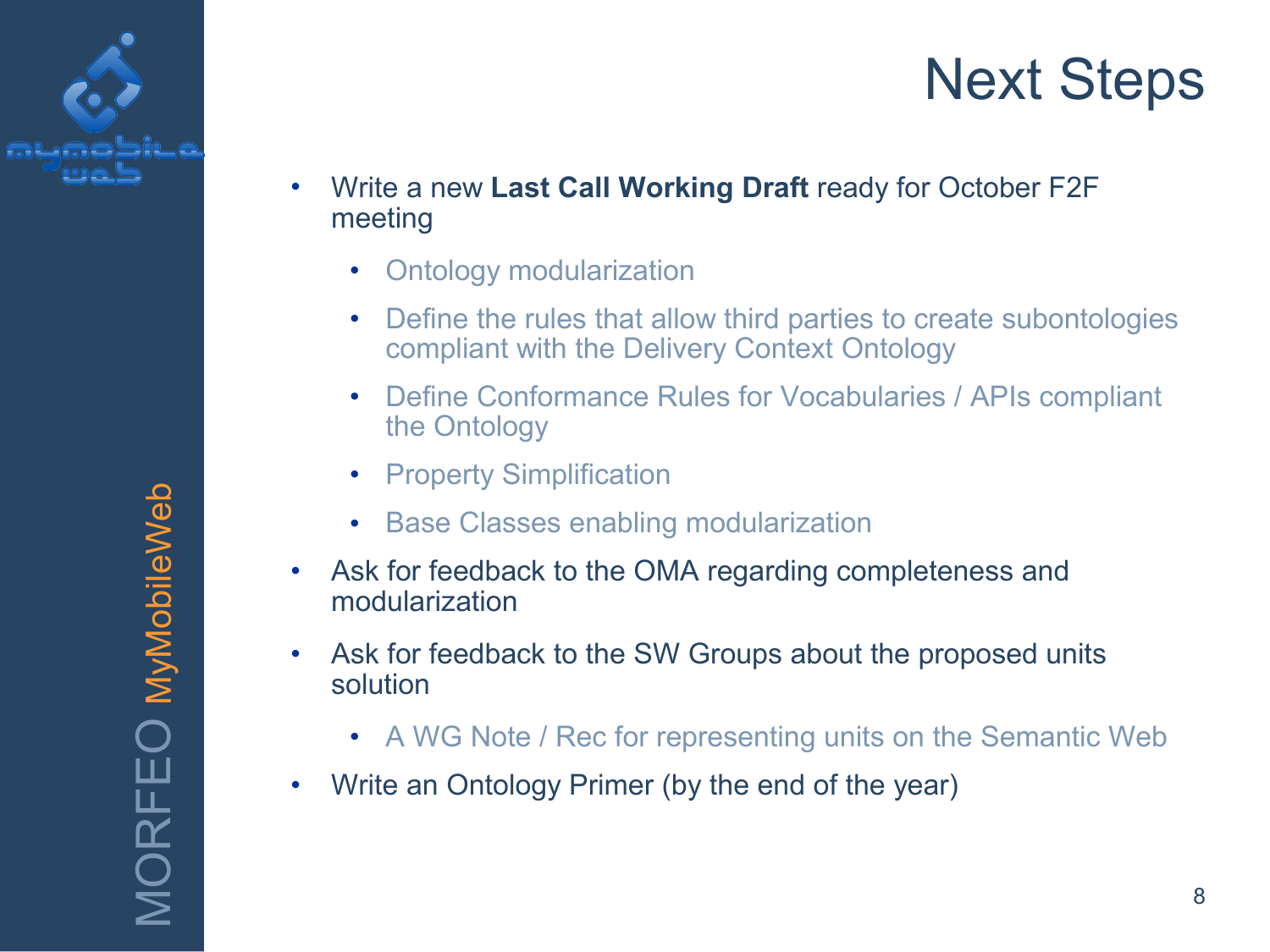

- Table of Contents
	- Overview of the Ontology
	- General Purpose Classes and Properties
	- Description of the different Modules
		- Diagrams
	- Relationship with APIs
		- Ex. the DDR Simple API & DDR Core Vocabulary
	- Relationship with Vocabularies
	- How to create a Vocabulary compliant with the Ontology
		- Ex. the DDR Core Vocabulary
	- Extending the Ontology
		- Extending a module with a custom properties and classes
		- Creating a new sub-ontology module
		- Using the Protege Plugins
	- **Ontology Applications**

MORFEO MyMobileWeb MORFEO MyMobileWeb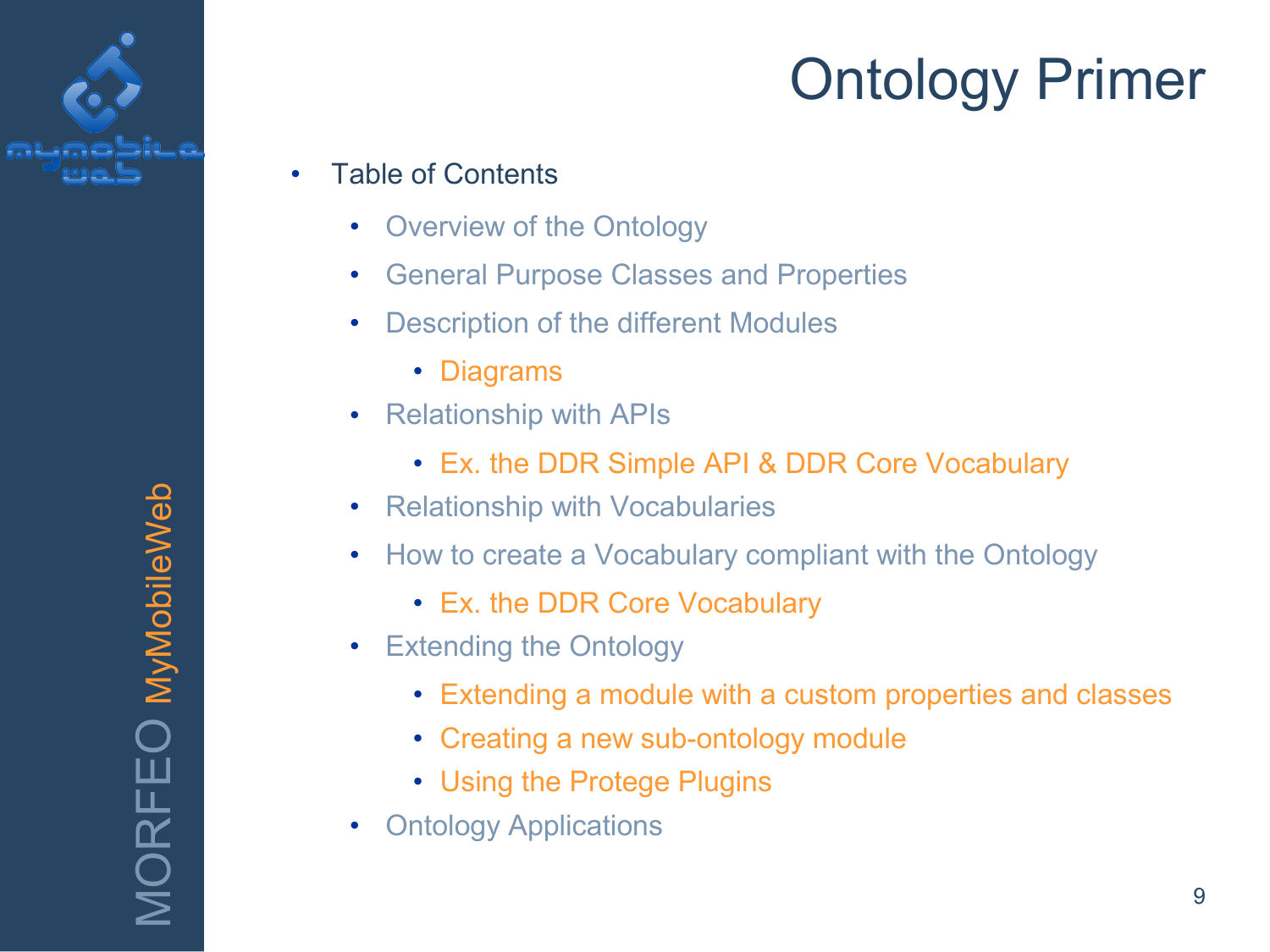

### References

- Delivery Context Ontology WD April 2008 <http://www.w3.org/TR/dcontology>
- DDR Core Vocabulary <http://www.w3.org/TR/ddr-core-vocabulary/>
- DDR Simple API <http://www.w3.org/TR/DDR-Simple-API>
- DCCI <http://www.w3.org/TR/dpf>
- Analisys of alternatives for unit representation: [https://forge.morfeo-project.org/wiki\\_en/index.php/Measurement\\_units\\_in\\_ontologies](https://forge.morfeo-project.org/wiki_en/index.php/Measurement_units_in_ontologies)
- Measurement units ontology (MUO), with instances and documentation:<http://purl.oclc.org/NET/muo/>
- Usage manual: "How to apply MUO to your ontology": [https://forge.morfeo-project.org/wiki\\_en/index.php/How\\_to\\_use\\_MUO](https://forge.morfeo-project.org/wiki_en/index.php/How_to_use_MUO)
- Design notes about MUO and its alignment with metrology standards: [https://forge.morfeo-project.org/wiki\\_en/index.php/Units\\_of\\_measurement\\_ontology](https://forge.morfeo-project.org/wiki_en/index.php/Units_of_measurement_ontology) [https://forge.morfeo-project.org/wiki\\_en/index.php/Formal\\_qualities\\_and\\_units](https://forge.morfeo-project.org/wiki_en/index.php/Formal_qualities_and_units)
- About conversion between units of measurement: [https://forge.morfeo-project.org/wiki\\_en/index.php/Conversions\\_between\\_units\\_of\\_measurement](https://forge.morfeo-project.org/wiki_en/index.php/Conversions_between_units_of_measurement)